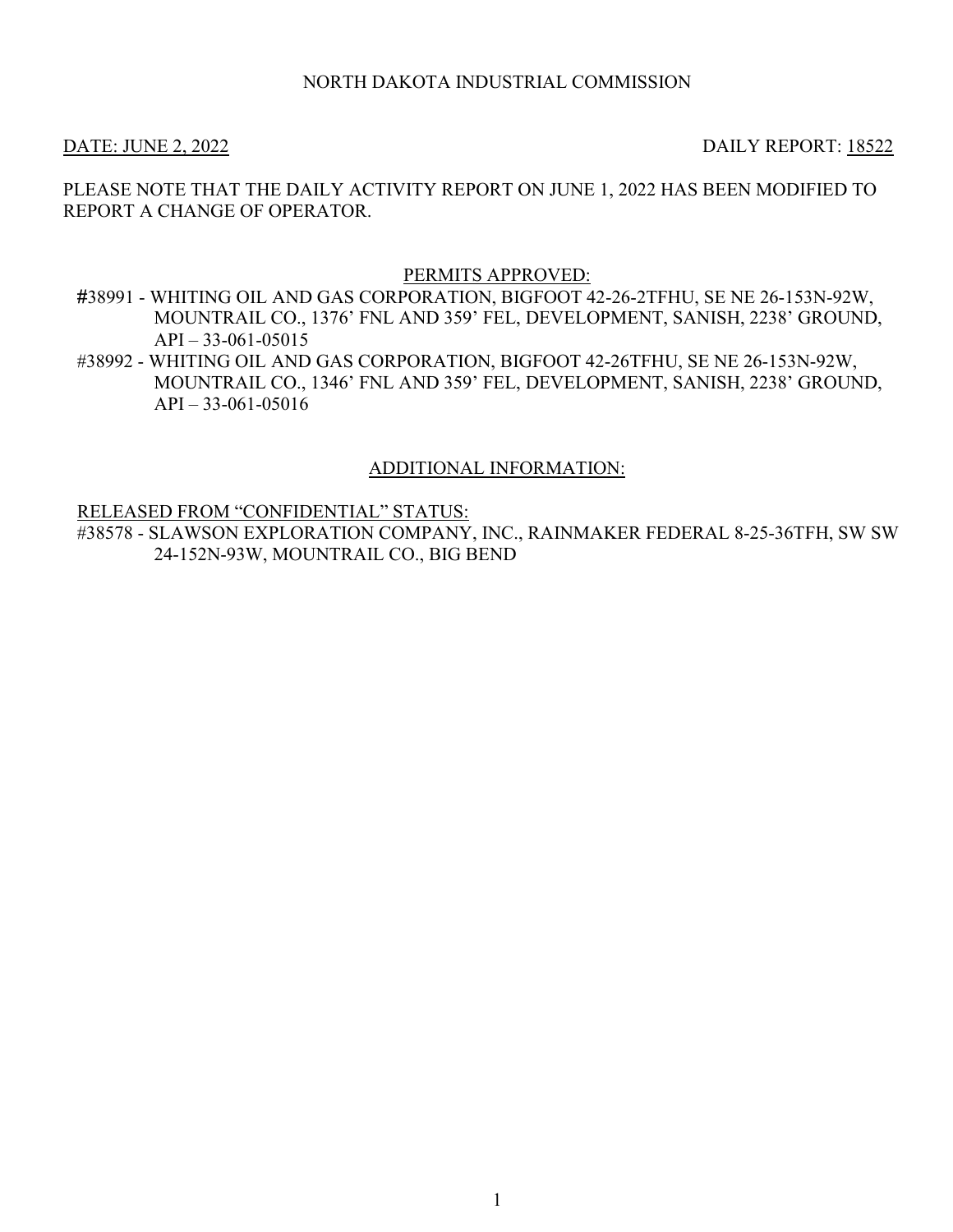\*Well data published at dmr.nd.gov/oilgas is now updating however Active Drilling Rigs, and rig viewing on the GIS Map Server are still impacted.

# When an estimated date of repair is available, we will update this service notice.

**If you have questions emai[l oilandgasinfo@nd.gov](mailto:oilandgasinfo@nd.gov)**

6/2/2022 – 41 ACTIVE RIGS

#### **COLUMN DEFINITIONS:**

**RIG ID** – Refers to the name of the rig.

**Well Operator** – Refers to the operator of the well where rig is located.

**Well name & Number** – Well name and number of well where rig is located.

**Current Location –** Quarter Quarter – Section – Township - Range

**County**

**File Number –** NDIC File Number of well where rig is located.

**API –** API Number of well where rig is located.

**Start Date** – The date when the **rig** started its most recent activity at the well location. This is not the spud date. Watch this video for how [to find the spud date of a well\\*](https://youtu.be/JjWwzuuMVpM). **Next Location -** Anticipated Next rig location. These are obtained from rig crews and are subject to changes determined by the operator. (MIRU – Moving in, rigging up)

|                                     |                                                                |                                  | <b>CURRENT</b>        |                 | <b>FILE</b> |            | <b>START</b> | <b>NEXT</b>                       |
|-------------------------------------|----------------------------------------------------------------|----------------------------------|-----------------------|-----------------|-------------|------------|--------------|-----------------------------------|
| <b>RIG ID</b>                       | <b>WELL OPERATOR</b>                                           | <b>WELL NAME &amp; NUMBER</b>    | <b>LOCATION</b>       | <b>COUNTY</b>   | NO.         | <b>API</b> | <b>DATE</b>  | <b>LOCATION</b>                   |
|                                     |                                                                |                                  |                       |                 |             |            |              | <b>BATCH</b>                      |
| H & P 515                           | PETRO-HUNT, L.L.C.                                             | SETTERLUND 159-94-34C-27-<br>1HS | SE SW 34 159N 94W     | <b>BURKE</b>    | 38861       | 3301301920 | 05/28/2022   | <b>DRILLING ON</b><br>4 WELL PAD. |
|                                     | KODA RESOURCES OPERATING,                                      |                                  | NW NW 29 160N         |                 |             |            |              |                                   |
| STONEHAM 17                         | LLC                                                            | STOUT 2918-4BH                   | 102W                  | <b>DIVIDE</b>   | 38888       | 3302301459 | 05/29/2022   |                                   |
| <b>PATTERSON</b><br>276             | <b>RIMROCK OIL &amp; GAS WILLISTON LLC</b>                     | MOCCASIN CREEK 14-11 6H          | SE SW 11 147N 93W     | <b>DUNN</b>     | 38184       | 3302504197 | 05/26/2022   |                                   |
| H & P 454                           | CONTINENTAL RESOURCES, INC.                                    | FULLER 3-2H                      | LOT 4 02 146N 97W     | <b>DUNN</b>     | 38367       | 3302504277 | 05/15/2022   |                                   |
| NABORS B18                          | WPX ENERGY WILLISTON, LLC                                      | <b>WOUNDED FACE 14-15HW</b>      | SW SE 15 148N 94W     | <b>DUNN</b>     | 38435       | 3302504299 | 05/26/2022   |                                   |
| <b>TRUE DRILLING</b><br>39          | <b>ENERPLUS RESOURCES USA</b><br><b>CORPORATION</b>            | LOB 149-92-31D-30H-LL            | SW SE 31 149N 92W     | <b>DUNN</b>     | 38693       | 3302504397 | 05/19/2022   |                                   |
| <b>CYCLONE 38</b>                   | CONTINENTAL RESOURCES, INC.                                    | BONNEVILLE 8-23H                 | NE NW 23 146N 96W     | <b>DUNN</b>     | 38783       | 3302504417 | 05/13/2022   |                                   |
| H & P 456                           | CONTINENTAL RESOURCES. INC.                                    | <b>MEDICINE HOLE 11-27H1</b>     | SW SE 27 146N 96W     | <b>DUNN</b>     | 38789       | 3302504423 | <b>MIRU</b>  |                                   |
| H & P INTERNL<br>DRLNG H & P<br>429 | <b>MARATHON OIL COMPANY</b>                                    | DUNFORD 14-10H                   | NW NW 15 146N 93W     | <b>DUNN</b>     | 38790       | 3302504424 | 05/07/2022   | PAULSON 44<br><b>PAD</b>          |
| <b>T&amp;S DRILLING 2</b>           | CONTINENTAL RESOURCES. INC.                                    | MEDICINE HOLE 16-27HSL1          | SE SE 27 146N 96W     | <b>DUNN</b>     | 38802       | 3302504434 | 06/02/2022   |                                   |
| TRUE 40                             | <b>ENERPLUS RESOURCES USA</b><br><b>CORPORATION</b>            | PATCH 149-93-05A-08H             | LOT 1 05 149N 93W     | <b>DUNN</b>     | 38846       | 3302504453 | 05/26/2022   |                                   |
| NABORS B6                           | <b>BURLINGTON RESOURCES OIL &amp;</b><br><b>GAS COMPANY LP</b> | <b>CURTIS 44-9 MBH</b>           | SE SE 09 149N 96W     | <b>MCKENZIE</b> | 30924       | 3305306813 | 05/14/2022   |                                   |
| NABORS B20                          | <b>IRON OIL OPERATING, LLC</b>                                 | ANTELOPE 4-31-30H                | SW NW 02 148N<br>102W | <b>MCKENZIE</b> | 37568       | 3305309422 | 05/25/2022   |                                   |
| NABORS B2                           | <b>BURLINGTON RESOURCES OIL &amp;</b><br><b>GAS COMPANY LP</b> | LONE BEAVER 1-1-17TFH            | SW SW 08 149N 96W     | <b>MCKENZIE</b> | 37693       | 3305309479 | 05/25/2022   |                                   |